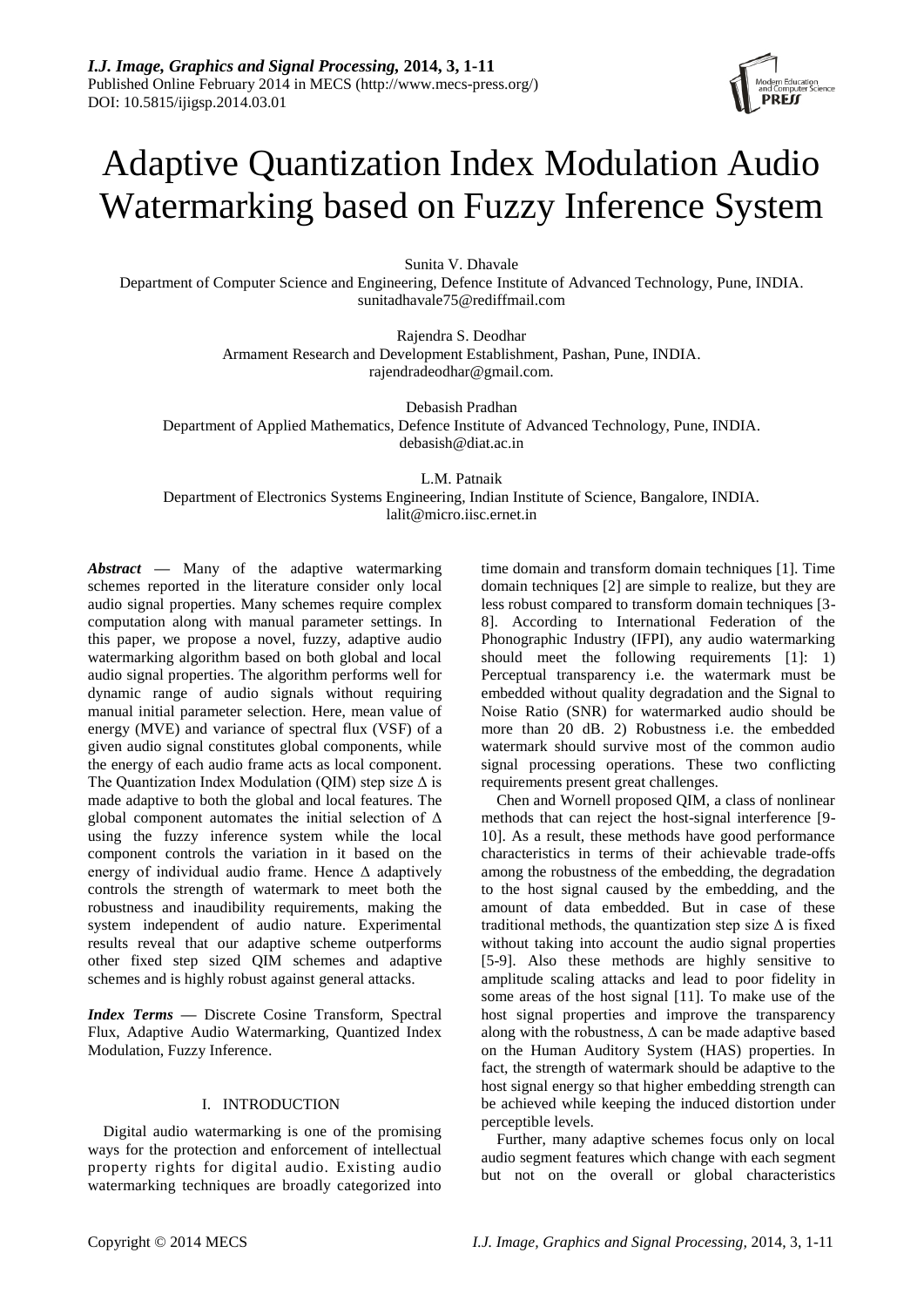of an audio. Foo, Yeo, and Huang proposed the adaptive and content-based audio watermarking system based on echo hiding [12]. Here, by adaptively modifying the decay rate in each audio segment according to the psycho-acoustic model, a significant improvement in audio quality is achieved. But the watermark detection accuracy depends on the amplitudes of echoes embedded and the decoder needs the information about the positions of the watermarked segments for effective synchronization. Li Zhang and Sun [13] used SNR to determine watermark strength and the watermark is embedded in the wavelet domain. Though the system is robust to many attacks but it requires the original audio signal in the detection process. Sriyingyong and Attakitmongcol [14] used the adaptive tabu search (ATS) to find optimal intensity of watermark. Besides lower SNR values to achieve the same robustness, the time complexity of the system greatly depends on the number of iterations required for convergence of ATS. Wang et al. [3] have proposed an algorithm to embed the watermark into host audio by adaptive quantization based on the local audio correlation and the frequency masking effect of the HAS. Here the quantization step of each audio segment depends on mean energy of DWT-DCT coefficients of that segment. Bhat et al. [15] have discussed the blind adaptive audio watermarking algorithm based on singular value decomposition (SVD) in the discrete wavelet transform domain using adaptive quantization steps.

Though all the above mentioned schemes are based on the fact that the watermark can be embedded with higher strength in the high energy frames compared to other frames, they only focus on local audio segment properties. This makes them less robust to work in the case of dynamic range of audio signals having different characteristics. Apart from the local features, the global characteristics of an audio can also be used while deciding suitable QIM step size Δ. Here, we introduce a novel, fuzzy logic based audio watermarking algorithm that is adaptive in nature. Unlike other methods, the proposed watermarking method considers both the global and the local characteristics of an audio in order to decide suitable value of Δ. A Fuzzy Inference System (FIS) is developed to determine the global component of  $\Delta$  based on the global characteristics of an audio signal automatically, to process different types of audio signals, and thus making our system generalized on wide variety of audio signals. The energy of each frame representing the local segment decides the local component of Δ for that segment. This provides good tradeoff between imperceptibility and robustness constraints along with the simplicity of the implementation of scheme.

Low level, energy and spectral features can be used to describe the global characteristics. The various low-level features are available in the literature [16-17], e.g. Zero-Crossing Rate (ZCR), Linear Prediction Coefficients, Short Time Energy Ratio, Spectral Centroid, Spectral Flux (SF), Spectral Roll-off Frequency, Mel Frequency Cepstral Coefficients, Variance of Spectral Flux (VSF)

[18], Mean Value of Energy (MVE) that denotes average energy content of an audio etc. and are effectively used in most of the music genre characterization applications. Depending upon the average energy content, audio signals can be broadly classified into high energy, mid energy and low energy signals.

For high energy signals it is possible to embed watermark with higher strength by selecting high value of Δ. So depending on the average energy of the signal a suitable range of  $\Delta$  values can be chosen to achieve more robustness. Further pure speech differs from music signals in its spectral properties. Simple features like ZCR, SF (that denotes the difference in the magnitude of the spectrum from the preceding frame) and VSF can be adopted successfully to distinguish speech from music. It is found that the VSF of speech tends to be much larger than that of music [18]. Hence along with the MVE, VSF can also be used in deciding the range of  $\Delta$ . In our case, both the features MVE and VSF have been found effective for deciding a global component of  $\Delta$ .

In watermark embedding stage, the binary watermark image is first permuted using Arnold Transform in order to increase the secrecy of embedded watermark. To achieve robustness against cropping attacks, synchronizing codes are added along with the watermark bits. In our algorithm, we embed the watermark bits using QIM technique by modulating mean of few DCT low frequency sub-band coefficients of non-silent frames. As DCT low frequency sub-band coefficients contain most of the signal energy, strong robustness can be achieved against common audio signal processing attacks; without degrading the acoustical quality of original host audio signals.

A brief outline of this paper is as follows. In Section II, we discuss the outline of the proposed algorithm for embedding and extraction of binary watermark in an audio. Section III deals with the experimental results and comparison with other schemes. In the end, we discuss the conclusions of our results in Section IV.

#### II. PROPOSED SCHEME

In this section, an adaptive digital audio watermarking algorithm is proposed on the basis of local and global audio features. The proposed scheme consists of watermark processing stage and audio processing stage as shown in Fig.1. Audio processing stage in turn, consists of selection of QIM step size and watermark embedding. All these steps and watermark detection procedure are described in this section.

#### *A. Watermark Preparation*

The details of watermark processing stage are shown in Fig.1. Here the binary logo watermark  ${B = {b(i, j) | b(i, j) \in {0, 1}, 0 < i \leq m, 0 < j \leq n}$ is first permuted using the Arnold Transform [8] in order to enhance the security of the system.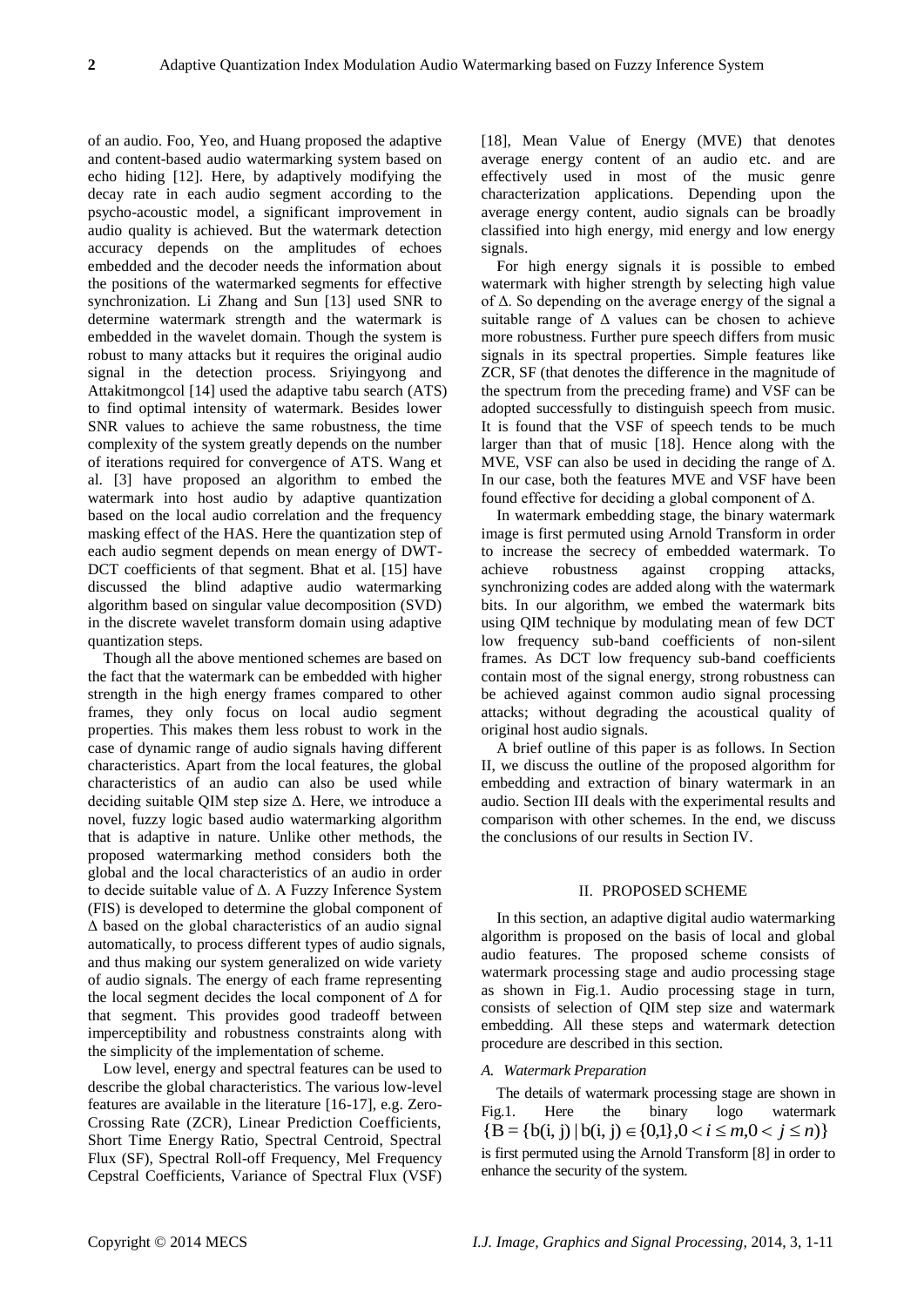

Figure 1. Watermark Embedding Process

The resulting watermark is then converted into one dimensional binary bit stream and synchronization codes are added in this bit stream to avoid false synchronization. Here 13 bit barker code is used as the synchronization code Let  $W = \{w(i) | w(i) \in \{0,1\}, 0 \le i \le L\}$  be the final processed watermark bit stream with length  $L = (m \times n + 13)$ .

#### *B. Selection of QIM step size Δ*

In audio processing stage, the original host audio  $X = \{x(i); x(i) \in [-1.0, +1.0], 0 \le i \le N\}$  is first segmented into non-overlapping audio frames of size *l*  samples each. For an audio frame  $(x_1, x_2, ..., x_l)$ , the energy of the frame is given by,

$$
E = \frac{1}{l} \sum_{i=1}^{l} ||x_i||^2
$$
 (1)

According to HAS temporal domain masking property, the large aberrance in high energy audio frames is undetectable. Hence relatively large values of Δ can be selected for these frames. Hence energy of a frame is used in deciding the QIM step size. The energy  $E_k$  of  $k^{\text{th}}$  frame act as local component of QIM step size  $\Delta_k$  for k<sup>th</sup> frame.

However it is observed that the mean value of energy varies significantly from one audio signal to another depending on the contents. A good tradeoff between imperceptibility and robustness can be achieved by making  $\Delta$  adaptive to the signal properties and contents. In this scheme QIM step size  $\Delta$  for a given frame of an audio signal is selected based on both the frame as well as the complete audio segment used for embedding the watermark. Average energy content of an audio signal, represented by MVE, is given by

$$
MVE = \frac{1}{Ns} \sum_{k=1}^{Ns} E_k \tag{2}
$$

where,  $E_k$  represents the energy of the  $k<sup>th</sup>$  frame and Ns is total number of frames. The value of MVE will be high in case of an audio signal containing more perceptually significant components. In this case, larger QIM step size Δ can be chosen and watermark bit is embedded

effectively in more robust manner without sacrificing any imperceptibility. However in remaining cases, smaller  $\Delta$ has to be chosen in order to retain transparency of the embedded watermark. Experimentally, it is found that the value of MVE is small in case of signals like classical and speech audio signals. Hence MVE is selected as one of the global features for deciding the global component β of QIM step size.

Typically an audio signal requiring watermarking consists of either a speech signal or some type of music. Experimentally it is observed that the QIM step size  $\Delta$ which can be used for speech signal is significantly different from that of music. One of the important characteristic of a signal which differentiates music from speech is VSF [18].

Spectral Flux (SF) is defined as the 2-norm of difference in successive magnitude spectra and is given by,

$$
SF(n) = \sqrt{\sum_{k=0}^{l-1} (|F[n,k]| - |F[n-1,k]|)^2}
$$
\n(3)

where  $F[n,k]$  is the  $k^{th}$  frequency of the spectrum of the n th length "*l*" frame of a signal.

It is found that SF value is low in case of low energy classical audio signals. Speech alternates between transient and non-periodic speech to short-time stationary and periodic speech. On the other hand, music has more constant rates of change compared to speech. This indicates that the variance of SF of speech is larger than that of music [18] and hence is useful in differentiating speech from music. We take VSF as another global parameter for deciding the global component β of the QIM step size.

We define the QIM step size  $\Delta_k$  of  $k^{\text{th}}$  frame of an audio signal as,

$$
\Delta_k = [\alpha * E_k + \beta] \tag{4}
$$

where,  $\lceil \cdot \rceil$  represents the rounding off operator and gives the nearest integer of the argument subject to the condition that it is not exceeding the predefined maximum value  $\Delta_{\text{max}}$ . In the case when nearest integer is greater than  $\Delta_{\text{max}}$ , [ ] returns  $\Delta_{\text{max}}$ . The SNR of each audio frame is ensured to be greater than 20dB by selecting appropriate  $\Delta_{\text{max}}$ . Embedding strength can be controlled using parameter α.

Like their definition, the boundaries between low, mid or high energy music or speech signals are fuzzy [16]. Choice of  $\Delta$  depends on the type of audio signal through its global component β. Hence Fuzzy logic based system can be used for modeling β. In this paper, Fuzzy Inference System (FIS) is designed to calculate β based on the properties of the section of an audio signal in which the whole watermark is to be embedded.

Unlike image/video watermarking, audio watermarking has no standard audio data set which is open and commonly used. Therefore, in order to generalize our system on wide variety of music, different types/genres of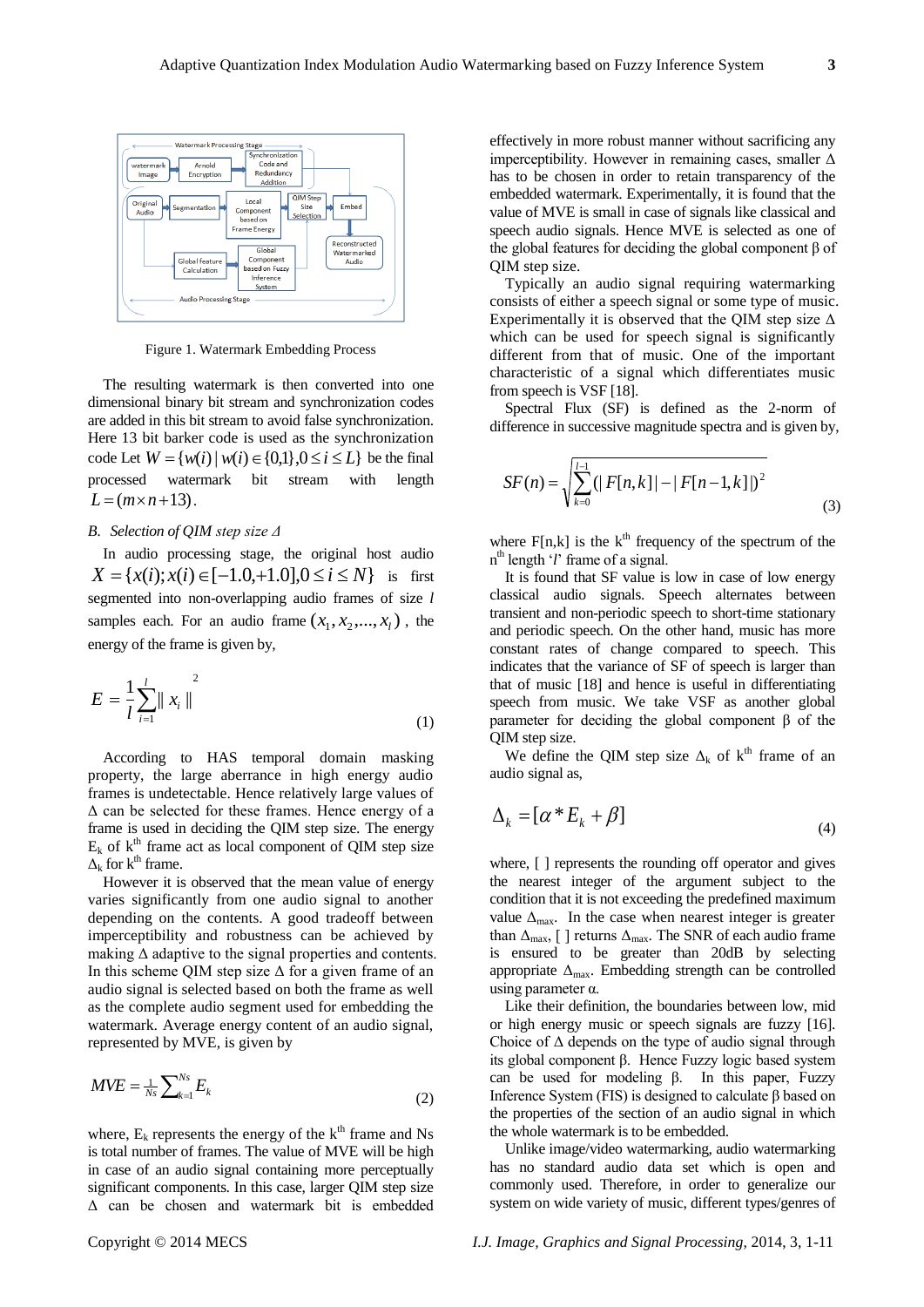audio sequences are used while designing the system. Some representative examples are shown in Fig.2. Here each audio sample is 60 second duration, 16-bit mono audio signal CD quality in the .wav format sampled at 44100 Hz. The audio sequences were selected to cover most of the possible combinations like high energy music signals (like Western Rock, Indi-pop songs), mid energy music signals (like Classical, Blue, Metal genre songs, Instrumental music), speech signals with high VSF, low energy music signals ( like Jazz, Country, Classical genre songs, South Indian Carnatic music and North Indian Hindustani music) etc.

To design fuzzy rules, objectives are defined based on seeking the best trade-off between two critical design parameters, robustness and imperceptibility. Here robustness measures the ability of watermark to resist the attacks and imperceptibility asserts how perceptually similar the watermarked and original content are. To measure imperceptibility, we use SNR of digital audio signal. Normalized Correlation (NC) and Bit Error Rate (BER) between the original watermark and the extracted watermark are used as an objective measure for the robustness.

Thus MVE,VSF and optimal initial QIM step size values are experimentally determined for all types of audio sequences with the objective defined as, SNR of watermarked audio should be >=25dB, required NC value  $>=0.9$  and required BER value  $<=5\%$  always. These are given in Table I.

It is observed that, compared to low energy songs, high energy songs require large QIM step size for best tradeoff between SNR and BER. Pure speech signals have completely different requirement of QIM step size.



Figure 2. Samples from each of 10 different audio genres used in our research

| Audio        | <b>MVE</b>      | <b>VSF</b> | <b>OIM</b> | Remarks            |  |  |
|--------------|-----------------|------------|------------|--------------------|--|--|
| Genre        | range           | range      | step size  |                    |  |  |
| Rock         | 0.048-0.150     | $<$ 4000   | 150        | <b>High Energy</b> |  |  |
| Speech       | $0.007 - 0.049$ | >6000      | 50         | High VSF           |  |  |
| Classical    | 0.008-0.047     | < 1500     | 100        | Mid Energy         |  |  |
| Blue         | $0.007 - 0.030$ | $<$ 500    | 100        | Mid Energy         |  |  |
| Country      | $0.001 - 0.005$ | $<$ 2000   | 25         | Low Energy         |  |  |
| Jazz         | $0.003 - 0.005$ | < 5500     | 25         | Low Energy         |  |  |
| Metal        | $0.009 - 0.049$ | $<$ 500    | 100        | Mid Energy         |  |  |
| Instrumental | $0.007 - 0.042$ | $<$ 4000   | 100        | Mid Energy         |  |  |
| Carnatic     | $0.001 - 0.007$ | $<$ 2000   | 25         | Low Energy         |  |  |
| Hindustani   | $0.001 - 0.005$ | $<$ 1000   | 25         | Low Energy         |  |  |

TABLE I. MVE, VSF VALUES ALONG WITH SUITABLE QIM STEP SIZE OBTAINED MANUALLY



Figure 3. Designed Fuzzy Inference System

Adjusting QIM step size manually for each audio is tedious job. Hence a system is developed to adaptively select suitable QIM step size as given in (4). Using the experimental data, a fuzzy system is designed to automatically determine the global component β of (4), based on MVE and VSF of the given audio signal. The block diagram of fuzzy system is shown in Fig. 3. The Fuzzy system developed here is of Mamdani type.

In this system, the input variable MVE takes the linguistic values *HighMVE, MidMVE* and *LowMVE* while the input variable VSF takes the linguistic values *LowVSF* and *HighVSF* respectively. The output variable β, i.e., the global component of Δ to be used for a particular audio has linguistic values *βVeryLow, βLow,*   $β_{Mid}$  and  $β_{High}$ . The domain of the output variable β is from 10 to 160, which is based on the observations obtained during initial experiments. The range of output variable β is defined by analyzing the output performance of the watermarking system.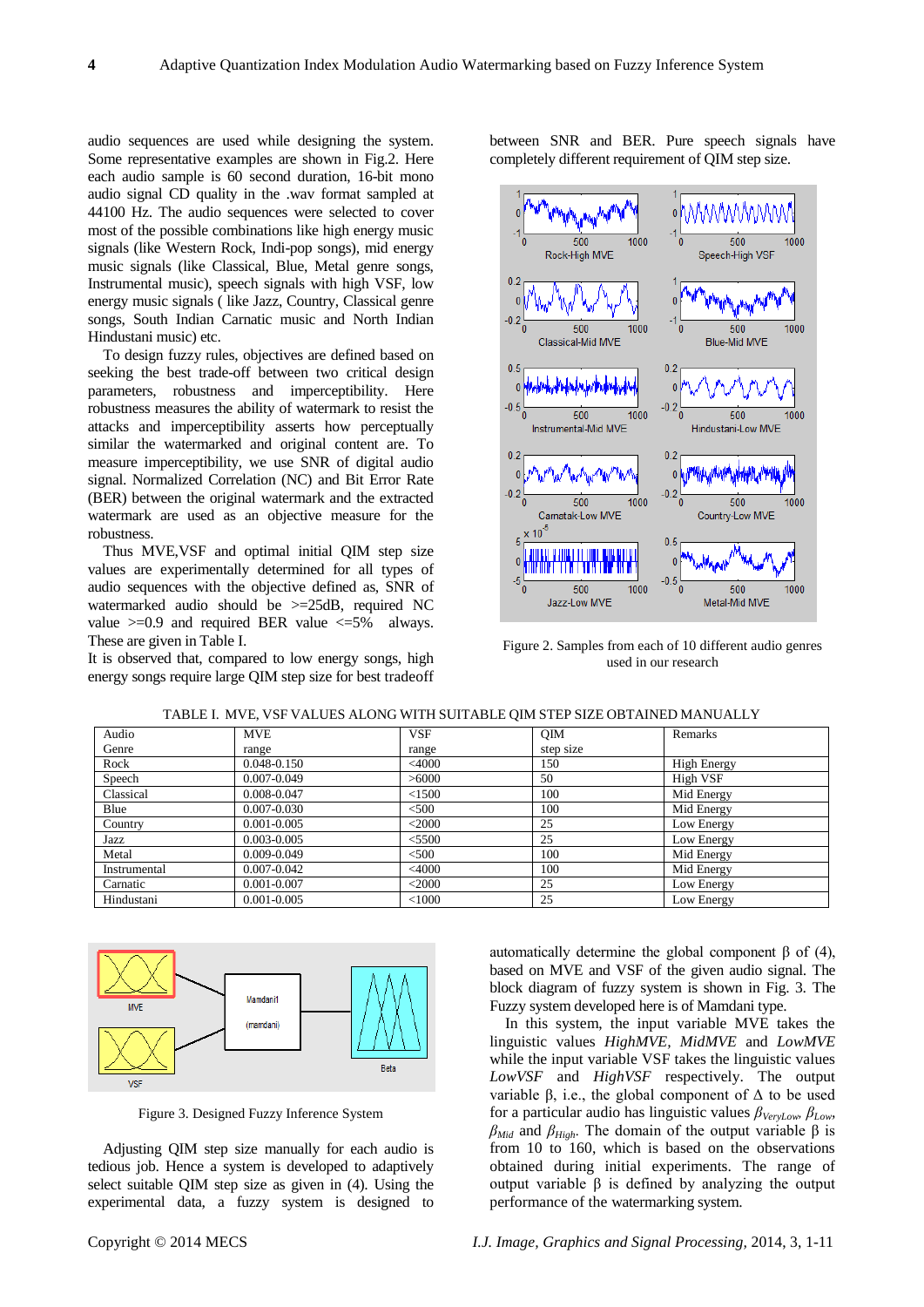To deal with the dynamic changes in audio signal properties over a given time period, our fuzzy system calculates output β over an audio section required to embed the whole watermark data, as genre can change within an audio signal. e.g. after some audio sections in songs, a speech can appear and vice versa.

As stated earlier, it is important to realize that this approach in turn enables adjustment of QIM step size so as to best fit the audio properties. e.g the value of  $\Delta$ must be high in case of high energy signals compared to the low energy signals in order to achieve good tradeoff between imperceptibility and robustness. The requirement of  $\Delta$  value in case of speech signals differ from that of music.

The input membership functions are determined by statistical data analysis, by sampling different audios at different times. As given in Table1, values of MVE range from 0.001 to 0.15 while values of VSF range from 100-40000. Thus membership functions are defined over these intervals as shown in Fig. 4.

The fuzzy values *HighMVE, LowMVE, HighVSF* and *LowVSF* are defined using trapezoidal membership functions while *MidMVE* is defined using triangular membership function. The extreme points are defined to cover the MVE and VSF ranges observed. Four different fuzzy values are defined for output variable β as shown in Fig. 5.



Figure 4. Fuzzy definitions for MVE and VSF



Figure 5. Fuzzy definitions for output variable β

In order to calculate β using Mamdani fuzzy system, following simple fuzzy rules are defined,

*R1:* If the MVE is high and VSF is low or high, then it resembles high energy music signals (like western rock, indi-pop songs etc.) and a high value of  $β$  is selected.

*R2:* If the MVE is low and VSF is low, then it resembles low energy music signals (like Hindustani/ Carnatic audios etc.) and a very low value of β is selected.

*R3:* If the MVE is mid and VSF is low, then it resembles mid energy music signals (e.g. Classicals, Gazals) and a mid value of  $\beta$  is selected.

*R4:* If the MVE is mid/low and VSF is high, then it resembles speech signals and a low value of  $β$  is selected.

#### *C. Watermark Embedding*

According to the HAS frequency domain masking property, the modification in frequency coefficients are difficult to perceive. Here we apply one dimensional Discrete Cosine Transform (DCT) to each of selected non-silent audio frame. Calculate mean of mid frequency band coefficients as in (5),

$$
M_{k} = \frac{1}{(l2 - l1 + 1)} \sum_{i=l1}^{l2} C_{k}(i)
$$
\n(5)

where,  $C_k(i)$  is the *i*<sup>th</sup> DCT coefficient of the  $k^{th}$  audio frame. Also instead of selecting all DCT coefficients, it is found that applying mean quantization to selected sub-band of DCT coefficients  $(l_1-l_2)$  can result into good SNR verses BER tradeoff. Due to the energy compaction property of DCT, both low and mid frequency DCT coefficients contain most of the energy in the frame. Though embedding in low frequency coefficients increases robustness, it affects imperceptibility. Thus, embedding watermark in mid frequency coefficients will give a good tradeoff between robustness and inaudibility. In our experiment, for an audio frame size of 512 samples, a sub-band of only 4 mid frequency DCT coefficients from 112 to 115 is found sufficient to achieve our objective.

Watermark is embedded in each audio frame by modulating the mean  $M_k$  of selected DCT sub-band using quantization index modulation technique. QIM refers to embedding information by first modulating an index or sequence of indices with the embedded information and then quantizing the host signal with the associated quantizer or sequence of quantizers [9]. Depending upon the watermark bit,  $M_k$  is quantized using following quantizers as,

$$
M_{k}^{*} = \begin{cases} M_{k} - Mod(M_{k}, \Delta_{k}) + 0.25^{*} \Delta_{k} & \text{if } w_{i} = 0 \\ M_{k} - Mod(M_{k}, \Delta_{k}) + 0.75^{*} \Delta_{k} & \text{if } w_{i} = 1 \end{cases}
$$

where,

$$
Mod(M_k, \Delta_k) = \begin{cases} M_k - \left[ (M_k/\Delta_k) \right]^* \Delta_k & \text{if } M_k \ge 0 \\ M_k + \left( \left[ (M_k/\Delta_k) \right] + 1 \right)^* \Delta_k & \text{if } M_k < 0 \end{cases}
$$
 (6)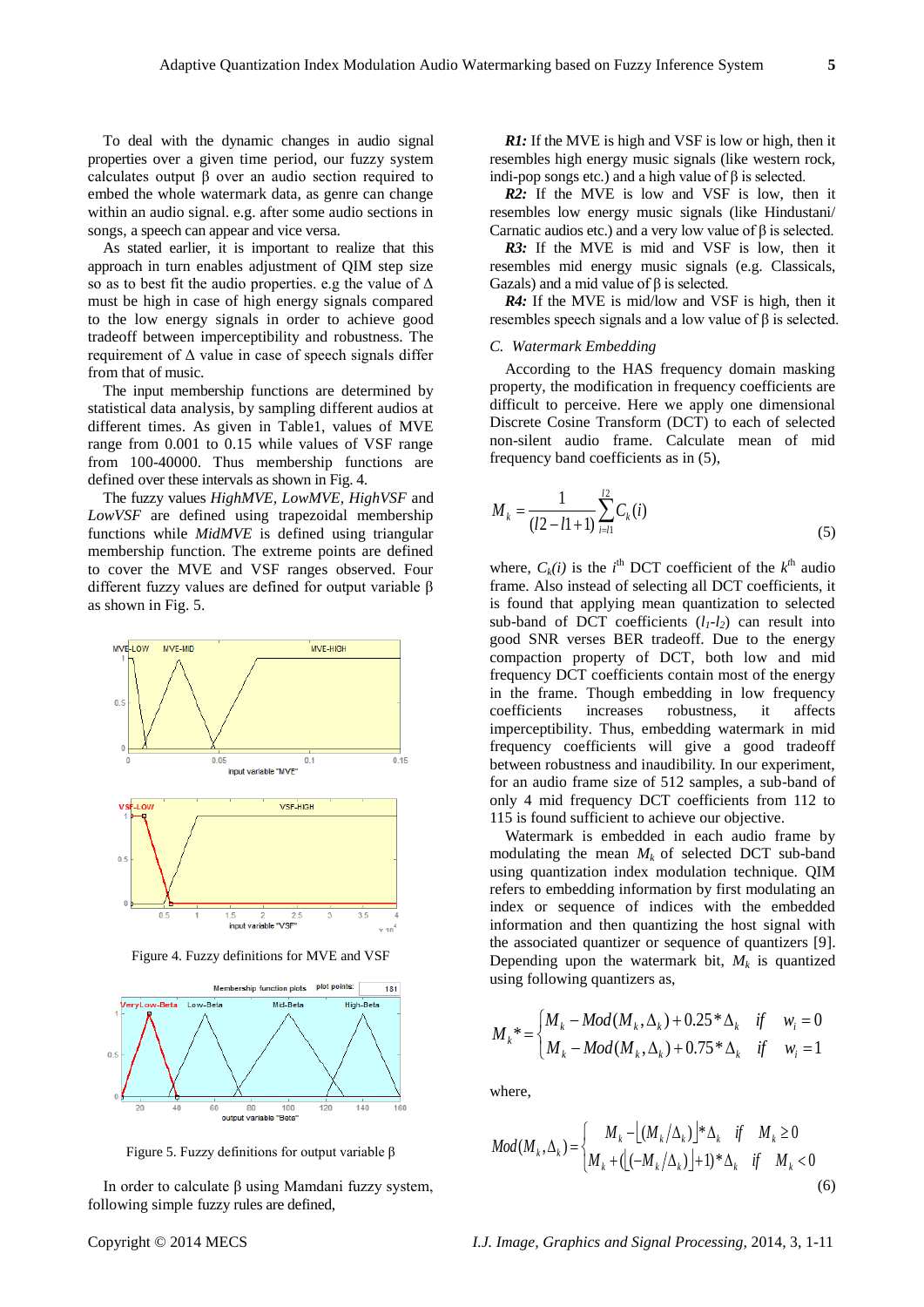where  $\lfloor \cdot \rfloor$  is the floor function and  $\Delta_k$  denotes the step size/embedding strength. The minimum distance between the sets of reconstruction points of these two different quantizers determines the robustness as well as the amount of embedding induced distortion [9].

The difference between  $M_k$  and  $M_k^*$  is calculated as,

$$
Diff_k = M_k - M_k^* \tag{7}
$$

This difference *Diff* is added to all the above selected *DCT* coefficients in order to change the mean. Thus watermark is embedded in frequency domain in a robust manner.

Apply inverse Discrete Cosine Transform to embedded audio frames and combine them to get watermarked audio signal *X* .

#### *D. Watermark Extraction Process*

The extraction algorithm consists of all the audio processing steps that are carried out at the time of embedding the *DCT* frames. First watermarked audio signal  $X' = \{x'(i); x'(i) \in [-1.0, +1.0], 0 \le i \le N\}$ is segmented into non-overlapping frames of size *l* samples each. Then calculate the energy of each frame,

## *MVE, VSF* and estimate the QIM step size value  $\Delta_k^{\prime}$ .

Here at the watermark embedding stage, the QIM step size  $\Delta_k$  is derived from the host signal X and at watermark detection stage, QIM step size value  $\Delta_k'$  is

estimated from the received signal  $r = x + w + n$  as shown in Fig 6.



Figure 6. QIM step size estimation at decoder

QIM step size  $\Delta$  is proportional to the local energy of audio segment as,

$$
\Delta = \left[ \frac{\alpha}{l} \sum_{i=1}^{l} x_i^2 + \beta \right] \tag{8}
$$

At decoder side, the estimated QIM step size is given as,

$$
\Delta = \left[ \frac{\alpha}{l} \sum_{i=1}^{l} (x_i + w_i + n_i)^2 + \beta' \right]
$$
 (9)

Empirically it is observed that, for most of the attacks  $\beta \approx \beta'$  . The estimation error  $\varepsilon = \Delta - \Delta'$ tends to 0 for increasing values of *l* and robustness of the estimation of  $\Delta$  depends on *l*. For  $l = 1024$  samples, the relative estimation error  $R_{\epsilon} = (\varepsilon / \Delta)^* 100$  is found to be less than 0.3% experimentally.

Fig.7 shows the histogram of estimation error  $\varepsilon$ , which is closer to 0 for all watermarked frames, in case of mp3-64Kbps attack with *SNR* of an attacked audio=16.91dB. Due to the rounding function used in the calculation of  $\Delta$  in (5),  $R_e$  is found to be reduced further. After estimating  $\Delta_k^{\prime}$ , calculate the mean of mid frequency DCT sub band coefficients from 112 to 115 and extract the watermark as,

$$
w_k^* = \begin{cases} 1 & \text{if } Mod(M_k^*, \Delta_k) \ge \Delta_k/2 \\ 0 & \text{if } Mod(M_k^*, \Delta_k) < \Delta_k/2 \end{cases} (10)
$$

Once all the bits are extracted, the watermark binary logo image can be reconstructed by detecting the synchronization codes and then descrambling using Arnold decryption algorithm. The original audio DCT coefficients are not required in the extracting process and thus the proposed algorithm is blind.



Figure 7. Histogram of estimation error  $\epsilon$  for watermarked frames

#### III. EXPERIMENTAL RESULTS

#### *A. Experimental Setup*

To assess the performance of the proposed audio watermarking scheme, we have performed extensive simulations using MATLAB 7.1 on different mono audio signals of length 60 seconds each. Each audio is a 16-bit mono audio signal in the WAV format sampled at 44100 Hz.

Unlike image/video watermarking, audio watermarking has no standard audio data set, which is open and commonly used. Therefore, in order to measure the performance of our system, we choose wide variety of music with different styles as our audio data set. The vocal music dataset contains samples from each genre, Western rock, Indi-pop, new Hindi songs and Indian classical music. The Indian classical music dataset further belongs to both South Indian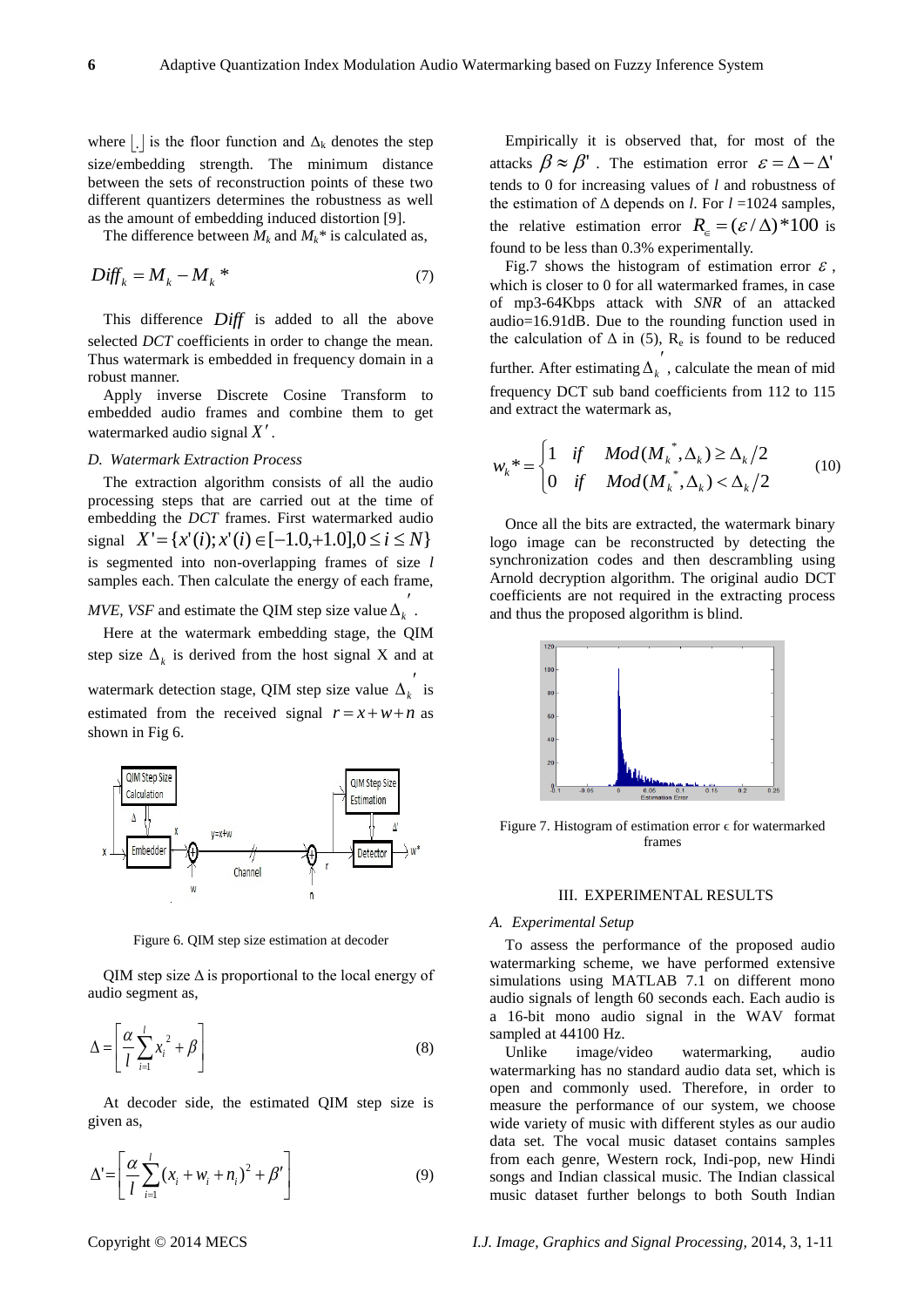Carnatic music and North Indian Hindustani music while the pure speech dataset includes the voices of both females and males. These audio signals are categorized into following categories; high energy audio signals e.g. Western rock, Indi-pop, new Hindi songs etc., mid energy signals like Blue, Jazz genre music, Gazal songs, low energy audio signals e.g. Classical, Country, South Indian Carnatic music, North Indian Hindustani music and speech signals as shown in Fig.2.

In watermark preparation stage, we used 32x32 sized binary watermark images along with 13 bit barker code as the synchronization code. The window length of 1024 and step of 100 is used to calculate *VSF* values. We have chosen  $\alpha$ =120 in our experiment.

Mamdani-type Fuzzy Inference system is designed to calculate *β* using Matlab 7.1 Fuzzy Toolbox. The fuzzy rules and the membership functions were developed so as to achieve good tradeoff between SNR and BER values.

#### *B. Perceptual Quality Measures*

To measure imperceptibility, we use SNR of digital audio signal. The average *SNR*s are calculated only on the portion of an audio signal, where actual watermark bits are embedded. The distortion caused is not perceptually audible as only few DCT coefficients are modified from each frame. It was observed that four DCT coefficients per frame of 512 samples can be used without affecting the perceptual audio quality of the host signals. The experimental results show that after embedding the watermark information, the stego audio signal gives SNR value more than 30 dB in all types of audio signals.

Along with SNR, we also employ a subjective measure called Mean Opinion Score (MOS). The five-point impairment scale is applied for MOS, 5.0 for imperceptible, 4.0 for perceptible but not annoying, 3.0 for slightly annoying, 2.0 for annoying, and 1.0 for very annoying. Here, eight listeners were involved in the actual listening test to estimate the subjective MOS grade of the watermarked audio signals. After presenting with the pairs of original audio signal and the watermarked audio signal, each listener was asked to report any difference detected between the two signals. The average grade for each pair from all listeners is taken as the final grade for that pair. Table II lists the corresponding SNR values, along with MOS grades obtained by conducting listening test.

The evaluation result shows that the watermarked and original audios are perceptually undistinguishable.

#### *C. Robustness Test*

Both Normalized cross-correlation (NC) and Bit Error Rate (BER) between the original watermark

w and the extracted watermark w are used as an

$$
NC(w, w') = \frac{\sum_{i=1}^{N} \sum_{i=1}^{N} w(i, j) w'(i, j)}{\sqrt{\sum_{i=1}^{N} \sum_{i=1}^{N} w^{2}(i, j)} \sqrt{\sum_{i=1}^{N} \sum_{i=1}^{N} w'^{2}(i, j)}}
$$
(11)

Here besides NC, BER is also used to measure the number of erroneously detected bits as,

$$
BER = \frac{No\_of\_Bits\_in\_Error}{Total\_No\_of\_Bits\_Embedded} \times 100\% \tag{12}
$$

The performance of the proposed algorithm is compared with the other watermarking algorithms proposed by Wang X. and Zhao H. [8] and Vivekananda Bhat, Indranil Sengupta, Abhijit Das [15]. The results are summarized in Table 3. We implemented these systems with the parameters specified in [8,15] and compared the performance of our algorithm against MP3 attacks. For fair comparison, we compared these schemes on same audio dataset with same amount of embedded watermark bits corresponding to our watermark image (see Fig. 8.(a)).

It is found that all these schemes exhibits equal amount of robustness against MP3-112kbps attack, but the SNR values and embedding capacity of our scheme are always higher compared to the schemes in [8] and [15] for the same amount of watermark bits embedded. Also the performance of our algorithm is maintained equally well in all types of audio, making our scheme generalized to all audio types. The objectives mentioned while designing the system are also achieved here. i.e. in all types of audio signals, SNR is maintained more than 25dB with NC>=0.9 and BER<=5%. Embedding in DWT followed by DCT domain in [8] or embedding in DWT followed by SVD domain in [15], increases computational complexity. Also other algorithms mentioned above demand manual tuning of many parameters which is not required in our method. One time effort in designing the fuzzy system to obtain  $\Delta$  has removed the necessity of tuning parameters for each signal.

Fig. 8 shows both original and extracted watermark, when an audio is subjected to mp3-112Kbps attack.



Figure 8. Original (a) and Extracted watermark (b) against mp3-112Kbps Attack

In order to assess the robustness of the proposed watermarking schemes, the watermarked audio signal is subjected to several standard audio processing attacks and results are summarized in Table IV.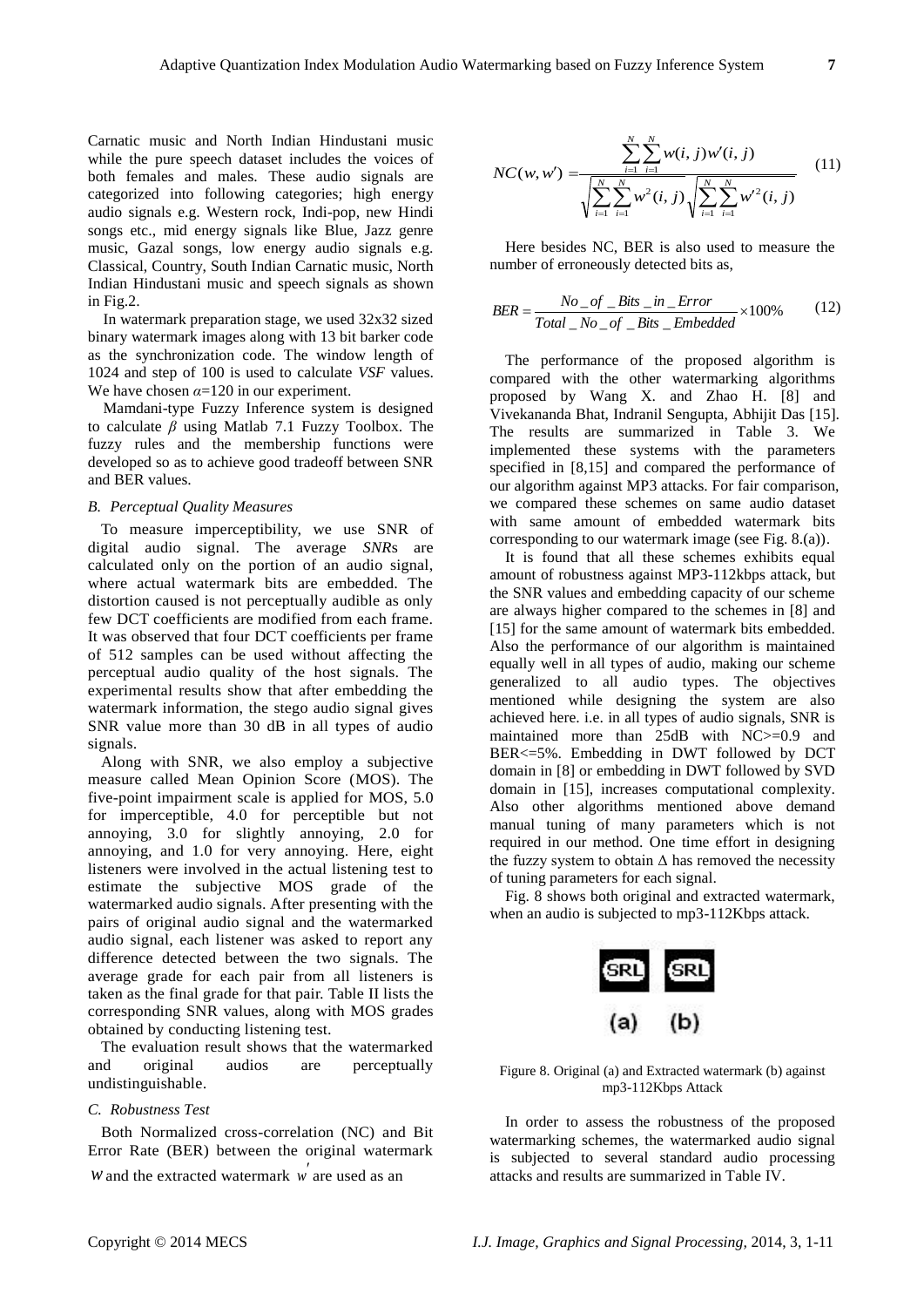| Audio File | Low Energy Music | Mid Energy Music | <b>High Energy Music</b> | Pure Speech |
|------------|------------------|------------------|--------------------------|-------------|
| Notation   | 71 I             |                  |                          | A4          |
| SNR(dB)    | łΔ               | 31.64            | 33.85                    | 35.14       |
| <b>MOS</b> | 4.750            | 4.625            | 5.000                    | 4.625       |

| TABLE II.SNR AND MOS VALUES FOR AUDIO SIGNALS |                  |                   |  |
|-----------------------------------------------|------------------|-------------------|--|
| Low Energy Music                              | Mid Energy Music | High Energy Music |  |

| Algorithm      |            | Our        | [8]     | $[15]$   |  |
|----------------|------------|------------|---------|----------|--|
| Domain used    |            | <b>DCT</b> | DWT-DCT | DWT-SVD  |  |
| Technique used |            | Adaptive   | Fixed   | Adaptive |  |
| A1 Audio       | SNR dB     | 33.61      | 20.02   | 20.01    |  |
|                | NC.        | 0.99       | 0.98    | 0.99     |  |
|                | <b>BER</b> | 0.25       | 0.33    | 0.24     |  |
| A2 Audio       | SNR dB     | 29.11      | 27.30   | 24.31    |  |
|                | NC         | 0.99       | 0.82    | 0.96     |  |
|                | <b>BER</b> | 0.12       | 12.84   | 1.75     |  |
| A3 Audio       | SNR dB     | 31.21      | 41.13   | 27.87    |  |
|                | NC         | 0.99       | 0.50    | 0.95     |  |
|                | <b>BER</b> | 0.80       | 41.90   | 1.92     |  |
| A4 Audio       | SNR dB     | 32.52      | 28.20   | 23.70    |  |
|                | NC         | 0.99       | 0.85    | 0.99     |  |
|                | <b>BER</b> | 0.30       | 1.13    | 0.08     |  |
| payload in bps |            | 86.13      | 86.13   | 45.9     |  |

#### TABLE III. ALGORITHM COMPARISON

#### TABLE IV. NC VALUES OF EXTRACTED WATERMARKS FOR VARIOUS ATTA3CKS

| Attacks                                      | Algorithm | Rock       |                  | Classical  |      | Speech     |      |
|----------------------------------------------|-----------|------------|------------------|------------|------|------------|------|
|                                              |           | <b>SNR</b> | $_{\mathrm{NC}}$ | <b>SNR</b> | NC   | <b>SNR</b> | NC   |
| No Attack                                    | Our       | 33.97      | 1.00             | 28.34      | 1.00 | 30.52      | 1.00 |
|                                              | [8]       | 35.05      | 1.00             | 20.01      | 1.00 | 20.25      | 1.00 |
|                                              | [15]      | 28.25      | 1.00             | 22.11      | 1.00 | 22.45      | 1.00 |
| AWGN-40dB                                    | Our       | 33.25      | 1.00             | 28.05      | 1.00 | 30.18      | 1.00 |
|                                              | [8]       | 35.01      | 1.00             | 16.68      | 1.00 | 20.23      | 1.00 |
|                                              | [15]      | 25.66      | 0.99             | 18.36      | 0.98 | 19.33      | 1.0  |
| $AWGN - 20dB$                                | Our       | 21.15      | 0.99             | 19.44      | 1.00 | 20.89      | 1.00 |
|                                              | [8]       | 20.05      | 1.00             | 14.99      | 1.00 | 18.12      | 1.00 |
|                                              | [15]      | 19.46      | 0.99             | 16.19      | 0.98 | 17.03      | 1.00 |
| Re-sample 22.05KHz                           | Our       | 20.39      | 1.00             | 26.18      | 1.00 | 30.45      | 1.00 |
|                                              | [8]       | 33.42      | 1.00             | 16.64      | 1.00 | 20.27      | 1.00 |
|                                              | $[15]$    | 18.75      | 0.99             | 18.00      | 0.98 | 19.37      | 1.00 |
| Re-sample 11.025KHz                          | Our       | 16.34      | 0.95             | 23.19      | 1.00 | 28.79      | 1.00 |
|                                              | [8]       | 28.83      | 1.00             | 16.45      | 1.00 | 20.00      | 1.00 |
|                                              | $[15]$    | 15.02      | 0.99             | 17.32      | 0.98 | 19.22      | 1.00 |
| Re-sample 22.05KHz +AWGN-20dB                | Our       | 18.05      | 0.95             | 19.46      | 0.99 | 21.30      | 0.99 |
|                                              | [8]       | 20.35      | 1.00             | 15.13      | 1.00 | 18.30      | 1.00 |
|                                              | $[15]$    | 16.75      | 0.99             | 16.13      | 0.98 | 17.21      | 1.00 |
| Mp3-224K                                     | Our       | 29.96      | 1.00             | 27.35      | 1.00 | 29.02      | 1.00 |
|                                              | [8]       | 33.64      | 0.99             | 16.81      | 0.99 | 20.22      | 1.00 |
|                                              | $[15]$    | 27.07      | 0.99             | 19.43      | 1.00 | 20.60      | 1.00 |
| Mp3-160K                                     | Our       | 21.11      | 0.99             | 20.33      | 1.00 | 24.38      | 1.00 |
|                                              | [8]       | 19.22      | 0.83             | 15.89      | 0.80 | 19.46      | 0.98 |
|                                              | $[15]$    | 21.48      | 0.99             | 18.10      | 0.98 | 20.08      | 1.00 |
| Mp3-112K                                     | Our       | 17.66      | 0.98             | 16.83      | 1.00 | 22.73      | 1.00 |
|                                              | [8]       | 16.47      | 0.65             | 13.99      | 0.57 | 19.06      | 0.98 |
|                                              | $[15]$    | 17.50      | 0.99             | 15.84      | 0.98 | 17.51      | 1.00 |
| Mp3-64K                                      | Our       | 15.01      | 0.90             | 14.24      | 0.97 | 18.56      | 0.99 |
|                                              | [8]       | 13.70      | 0.50             | 12.96      | 0.51 | 16.32      | 0.82 |
|                                              | $[15]$    | 14.99      | 0.99             | 13.88      | 0.98 | 14.75      | 1.00 |
| 6 <sup>th</sup> order Butterworth LPF 35 kHz | Our       | 25.33      | 0.99             | 26.82      | 1.00 | 27.30      | 1.00 |
|                                              | [8]       | 32.01      | 1.00             | 24.03      | 1.00 | 25.74      | 1.0  |
|                                              | [15]      | 22.39      | 0.99             | 18.18      | 0.98 | 19.01      | 1.00 |
| 2% Amplitude Scaling                         | Our       | 30.88      | 1.00             | 27.14      | 1.00 | 28.77      | 1.00 |
|                                              | [8]       | 30.05      | 0.99             | 16.42      | 0.99 | 19.92      | 1.00 |
|                                              | [15]      | 23.62      | 0.99             | 17.31      | 0.98 | 18.13      | 1.00 |
| 5% Amplitude Scaling                         | Our       | 25.31      | 1.00             | 23.83      | 1.00 | 24.57      | 1.00 |
|                                              | [8]       | 26.00      | 0.93             | 15.77      | 0.93 | 18.92      | 0.99 |
|                                              | [15]      | 20.70      | 0.99             | 15.78      | 0.98 | 16.43      | 1.00 |
| LPF 35 kHz + 5% Amplitude Scaling            | Our       | 22.53      | 0.99             | 23.20      | 0.99 | 23.45      | 1.00 |
|                                              | [8]       | 25.18      | 0.93             | 15.69      | 0.93 | 18.56      | 0.99 |
|                                              | $[15]$    | 19.28      | 0.99             | 15.67      | 0.98 | 16.24      | 1.00 |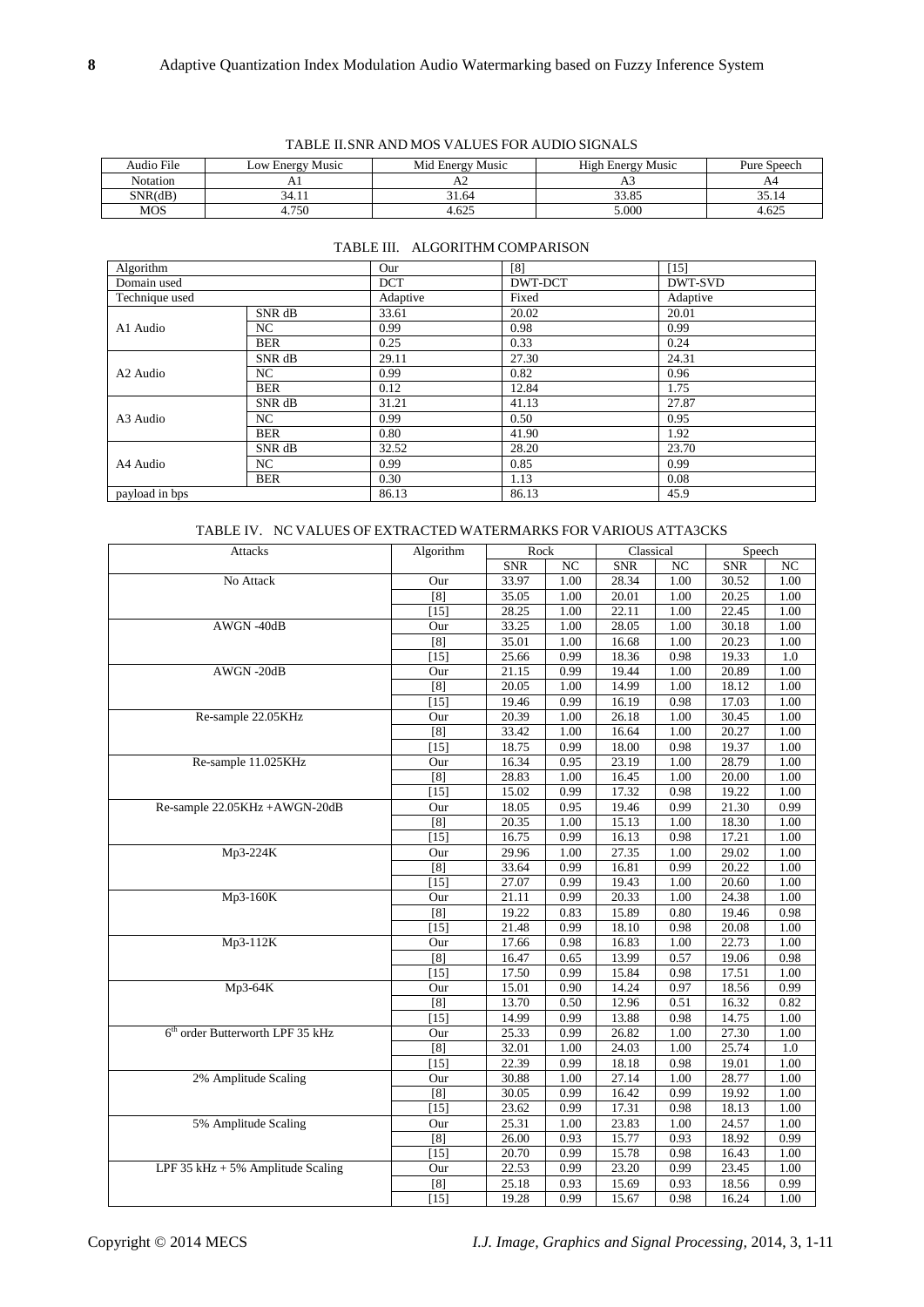From the results, it can be seen that the proposed audio watermarking scheme is robust to most of the common audio processing attacks. It gives good *SNR* values along with good amount of embedding capacity and lower bit error rates in all types of audio dataset. The *NC* values are always above 0.9 for most of the common audio processing attacks. As the local component varies along with the amplitude scaling, invariance towards amplitude scaling attacks is also proved.

Fig.9 shows the robustness of the system in estimation of QIM Step size when the MP3 compression-32bps attack is performed on the watermarked audio. The SNR of attacked audio is 16.91dB with NC=0.99 and BER=0.02%. Even the watermarked signal is degraded up to 16.91 dB; estimated QIM step size follows the original step size closely. Hence the *BER* of an extracted watermark is less.



Figure 9. Result of MP3-64Kbps Attack on QIM Step Size Estimation with SNR of Attacked/Degraded Audio=16.91dB

#### *D. AWGN Attack Analysis*

After checking the robustness of the system against AWGN attack with different standard deviations *σ*=0.005 to 0.05 and *mean*=0 for different audios, it is found that with increase in  $\sigma$ , the *NC* value of speech drops more rapidly compared to music signals. Here, Watermark detection can be considered as a communication related problem requiring reliable transmission and detection of a watermark signal through a noisy channel. Thus, the watermark detection problem can be formulated as a hypothesis test where,

### *H Audio signal contains watermark* : 1 *H Audio signal does not contain watermark* : 0

 $H<sub>0</sub>$  being the null hypothesis states that received signal is not watermarked and the alternate hypothesis  $H_1$  states that received signal is watermarked, respectively. The problem of hypothesis testing is to decide whether the statistic extracted from received signal supports alternate hypothesis. Due to noisy communication channels, usually it is not possible to separate all watermarked and un-watermarked audios perfectly. There is a small

For the AWGN channel, e(n) is Gaussian random process and statistically independent from embedded watermark w(n). The normalized cross-correlation (*NC*) between the original watermark and the extracted watermark given in (12) can be used as test statistic. The distribution of *NC* under the hypothesis  $H_0$  and  $H_1$  is estimated using simulations. For a rock music audio, under the hypothesis  $H_0$ , we simulated 1000 AWGN patterns with standard deviation varying from 0.005 to 0.05, and constructed the received signal in each case. Then statistic *NC* was evaluated for each of them. The distribution *NC* is shown in Fig.10 (a) and is observed to be approximately normal with mean 0.3762 with variance of 0.0155. On the other hand, under the hypothesis H1, we embedded watermark into the rock audio and we subsequently applied the detection process after simulating awgn attack with different standard deviations  $\sigma$ =0.005 to 0.05 and mean=0. The distribution NC in this case is shown in Fig.10 (b) and is observed to be approximately normal with mean 0.9985 with variance of 0.0038. The value of NC computed for extracted watermark can be compared with the acceptance threshold  $T=0.5$  in order to detect if received signal is watermarked or not. The probability of false positive  $p_{FP}$ is zero and  $p_{FN}$  is 2.621474\*10<sup>-07</sup>. It is observed that both NC distributions are well separated. Similar phenomenon is observed in other types of audio signals.



Figure 10. Distributions of the NC under the H0 and H1 for rock audio

#### IV. CONCLUSIONS

The main purpose of this paper is to automate the selection of an optimal QIM step size  $\Delta$  based on features of given audio signal in order to get good tradeoff between imperceptibility and robustness. Here, embedding strength i.e. QIM step size  $\Delta$  is made adaptive to both the local and global components of a given audio signal. The *MVE* and *VSF* are used as global features to characterize a given audio in order to decide initial selection of  $\Delta$ , while the energy of each frame constitutes the local component. Making Δ adaptive in nature according to dynamic signal properties enhances the SNR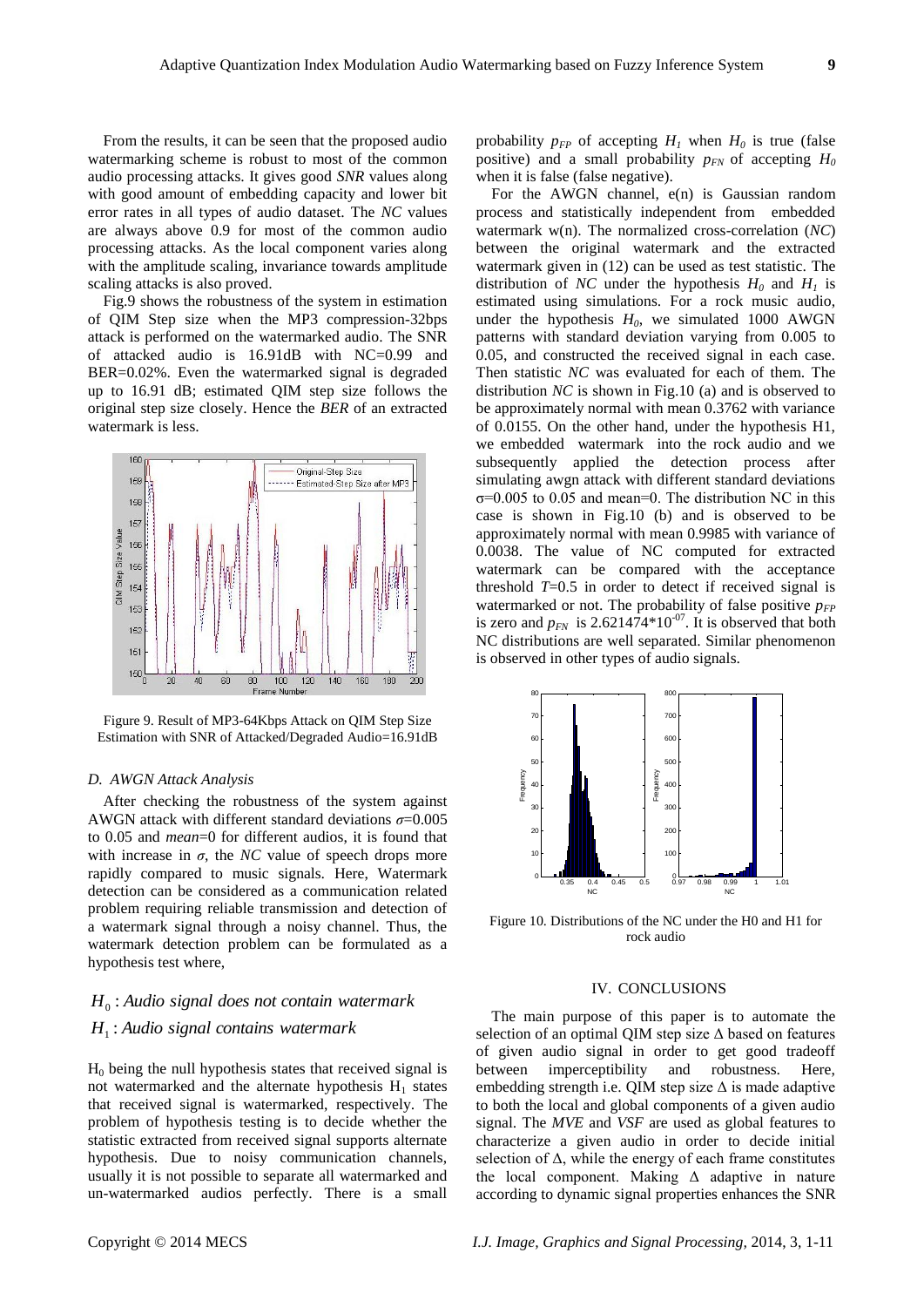without compromising robustness. In addition to the simplicity, less computational burden and ease of implementation, importance of fuzzy logic to calculate global component is also established. Fuzzy rules developed here helps to generalize our system on wide variety of audio signals.

The experimental results show that the embedded watermark is perceptually transparent and the proposed adaptive scheme is robust against different types of attacks. For most of the attacks, the normalized correlation coefficient is more than 0.9.

#### REFERENCES

- [1] S. Katzenbeisser, F.A.P. Petitcolas (Eds.), "Information Hiding Techniques for Steganography and Digital Watermarking", Artech House Inc., 2000.
- [2] Foo, S.W., Muh, H.S. and Mei, N.M., "Audio watermarking using time frequency compression expansion", IEEE International Symposium on Circuits and Systems, May 2004, Vol. 3, pp. 201-204.
- [3] Xiangyang Wang, Wei Qi, and Panpan Niu, "A New Adaptive Digital Audio Watermarking Based on Support Vector Regression", IEEE Transactions on audio, speech and language processing, Nov 2007, Vol. 15, No. 8, pp. 2270 - 2277.
- [4] D. Kirovski and H. S. Malvar, "Spread spectrum watermarking of audio signals," IEEE Transactions on Signal Processing, Apr. 2003, vol. 51, no. 4, pp. 1020-1033.
- [5] Shaoquan Wu, Jiwu Huang, Daren Huang and Shi, Y.Q., "Self-Synchronized Audio Watermark in DWT Domain", In Proceedings of the International Symposium in Circuits and Systems, May 2004, vol.5, pp. 712-715.
- [6] Shaoquan Wu, Jiwu Huang, Daren Huang and Yun Q. Shi, "Efficiently Self-Synchronized Audio Watermarking for Assured Audio Data Transmission", IEEE Transactions on Broadcasting, 2005, Vol. 51, No. 1, pp. 69-76.
- [7] Zhiping Zhou and Lihau Zhou, "A Novel Algorithm for Robust Audio Watermarking Based on Quantification DCT Domain", In 3rd International Conference on Intelligent Information Hiding and Multimedia Signal Processing, Nov 2007, vol.1, pp. 441-444.
- [8] Wang, X., and Zhao, H., "A novel synchronization invariant audio watermarking scheme based on DWT and DCT", IEEE Transactions on Signal Processing, Dec 2006, vol. 54, no.12, 4835-4840.
- [9] Brian Chen and G. W. Wornell, "Quantization Index Modulation Methods for Digital Watermarking and Information Embedding of Multimedia", Journal of VLSI Signal Processing Systems for Signal Image and Video Technology, Kluwer Academic Publishers, Netherlands, Feb 2001, Vol. 27, pp. 7-33.
- [10]B. Chen and G.W. Wornell, "Quantization Index Modulation: A Class of Provably Good Methods for Digital Watermarking and Information Embedding,"

IEEE Transactions on Information Theory, May 2001, Vol 47, no. 4, pp. 1423-1443.

- [11]Qiao Li, "Using Perceptual Models to Improve Fidelity and Provide Resistance to Valumetric Scaling for Quantization Index Modulation Watermarking", IEEE Transactions on Information Forensics and Security, June 2007, Vol. 2 , No. 2, pp. 127-139.
- [12] Foo, S.W., Yeo, T.H. and Huang, D.Y., "An adaptive audio watermarking system", In Proceeding of the IEEE International Conference on Electrical and Electronic Technology, 2001, Vol.2, pp. 509-513.
- [13]X. Li, M. Zhang and S. Sun, "Adaptive audio watermarking algorithm based on SNR in wavelet watermarking scheme," Natural Language Processing and Knowledge Engineering, 2003, pp. 287 - 292.
- [14]N. Sriyingyong and K. Attakitmongcol, "Wavelet-Based Audio Watermarking Using Adaptive Tabu Search", First International Symposium on Wireless Pervasive Computing, 16-18 Jan. 2006, pp. 1-5.
- [15]Vivekananda Bhat K., Indranil Sengupta, Abhijit Das, "An adaptive audio watermarking based on the singular value decomposition in the wavelet domain", Digital Signal Processing, Elsevier Inc., 2010, 1547- 1558.
- [16]Nicolas Scaringella, Giorgio Zoia, and Daniel Mlynek, "Automatic Genre Classification of Music Content: A survey", IEEE Signal Processing Magazine, Mar. 2006, Vol. 23, No. 2, pp. 133-141.
- [17]G. Tzanetakis and P. Cook, "Musical genre classification of audio signals," IEEE Transactions on Speech Audio Processing, July 2002, vol. 10, no. 5, pp. 293-302.
- [18]Tao Yu, and John H. L. Hansen, "Automatic Beamforming for Blind Extraction of Speech from Music Environment using Variance of Spectral Flux-Inspired Criterion", IEEE Journal of Selected Topics in Signal Processing, Vol. 4, No. 5, Oct. 2010, pp. 785-797.

Mrs. Sunita V. Dhavale is currently working as an Assistant Professor in Computer Engineering Department, Defence Institute of Advanced Technology, Pune. Her research interests include: steganography, media forensics and image processing.

**Rajendra S. Deodhar** is currently working as Scientist in Armament Research and Development Establishment, Pune. His research interests include: steganography, image processing, pattern recognition, Cryptogrophy and sensor networks.

**Debasish Pradhan** is currently working as an Assistant Professor in Applied Mathematics Department, Defence Institute of Advanced Technology, Pune. His research interests include: steganography, image processing.